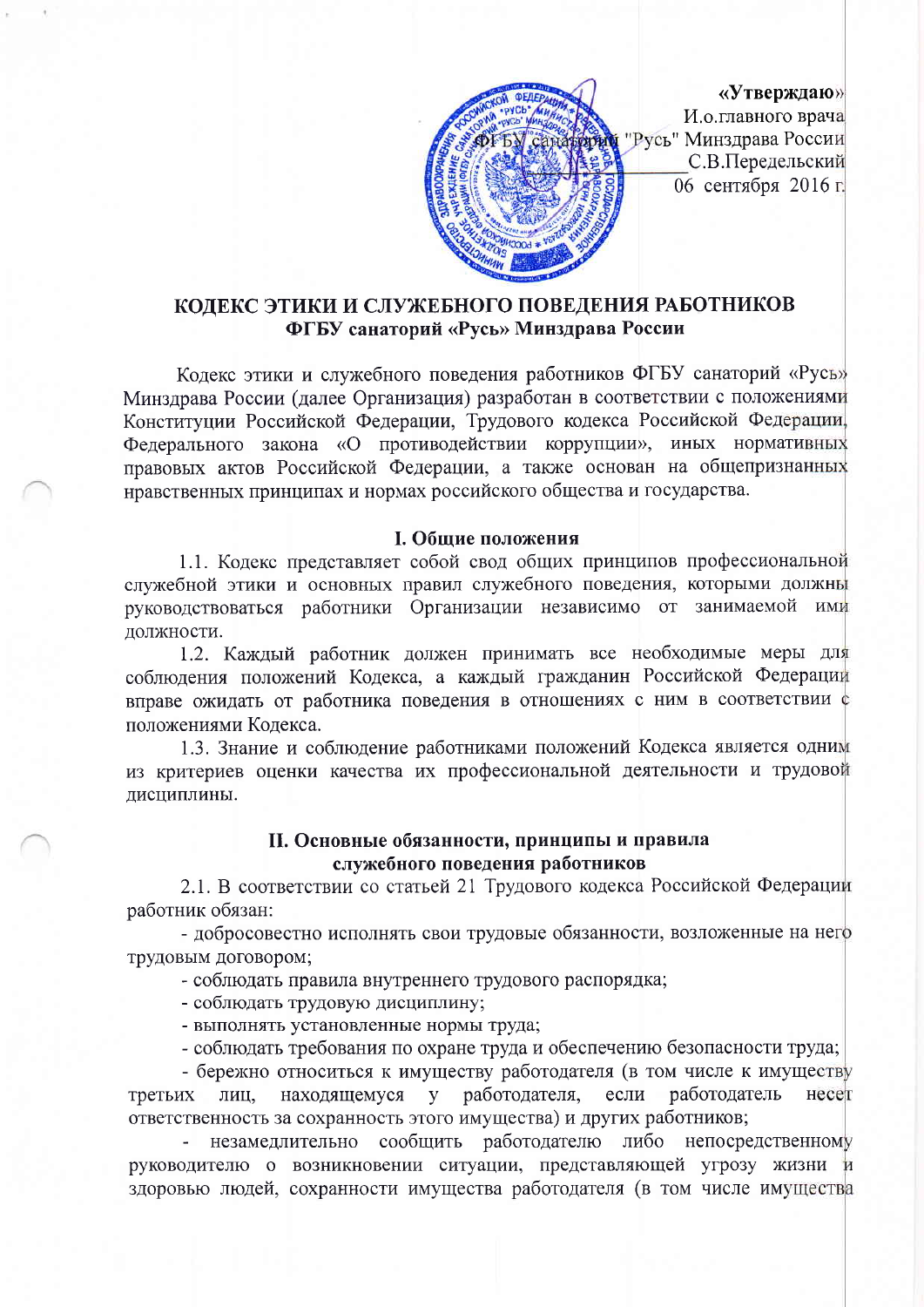работодатель если несет находящегося работодателя, y третьих лиц, ответственность за сохранность этого имущества).

2.2. Основные принципы служебного поведения работников являются основой поведения граждан в связи с нахождением их в трудовых отношениях с Организацией.

Работники, сознавая ответственность перед гражданами, обществом и государством, призваны:

- исходить из того, что признание, соблюдение и защита прав и свобод человека и гражданина определяют основной смысл и содержание деятельности Организации;

Конституцию Российской Федерации, законодательство соблюдать Российской Федерации и Ставропольского края, не допускать нарушение законов и иных нормативных правовых актов исходя из политической, экономической целесообразности либо по иным мотивам;

- обеспечивать эффективную работу Организации;

- при исполнении должностных обязанностей не оказывать предпочтения каким-либо профессиональным или социальным группам и организациям, быть независимыми от влияния отдельных граждан, профессиональных или социальных групп и организаций;

действия, связанные с влиянием каких-либо личных, - исключать препятствующих имущественных (финансовых)  $\overline{M}$ иных интересов, добросовестному исполнению ими должностных обязанностей;

- соблюдать беспристрастность, исключающую возможность влияния на их деятельность решений политических партий и общественных объединений;

- соблюдать нормы профессиональной этики и правила делового поведения;

- проявлять корректность и внимательность в обращении с гражданами и должностными лицами;

- проявлять терпимость и уважение к обычаям и традициям народов России и других государств, учитывать культурные и иные особенности различных этнических, социальных групп и конфессий, способствовать межнациональному и межконфессиональному согласию;

- воздерживаться от поведения, которое могло бы вызвать сомнение в добросовестном исполнении работником должностных обязанностей, а также избегать конфликтных ситуаций, способных нанести ущерб его репутации или авторитету;

- не использовать должностное положение для оказания влияния на деятельность государственных органов, органов местного самоуправления, организаций, должностных лиц и граждан при решении вопросов личного характера;

- воздерживаться от публичных высказываний, суждений и оценок в отношении деятельности Организации, ее руководства, если это не входит в должностные обязанности работника;

- уважительно относиться к деятельности представителей средств массовой информации по информированию общества о работе Организации, а также оказывать содействие в получении достоверной информации в установленном порядке;

- постоянно стремиться к обеспечению как можно более эффективного распоряжения ресурсами, находящимися в сфере его ответственности;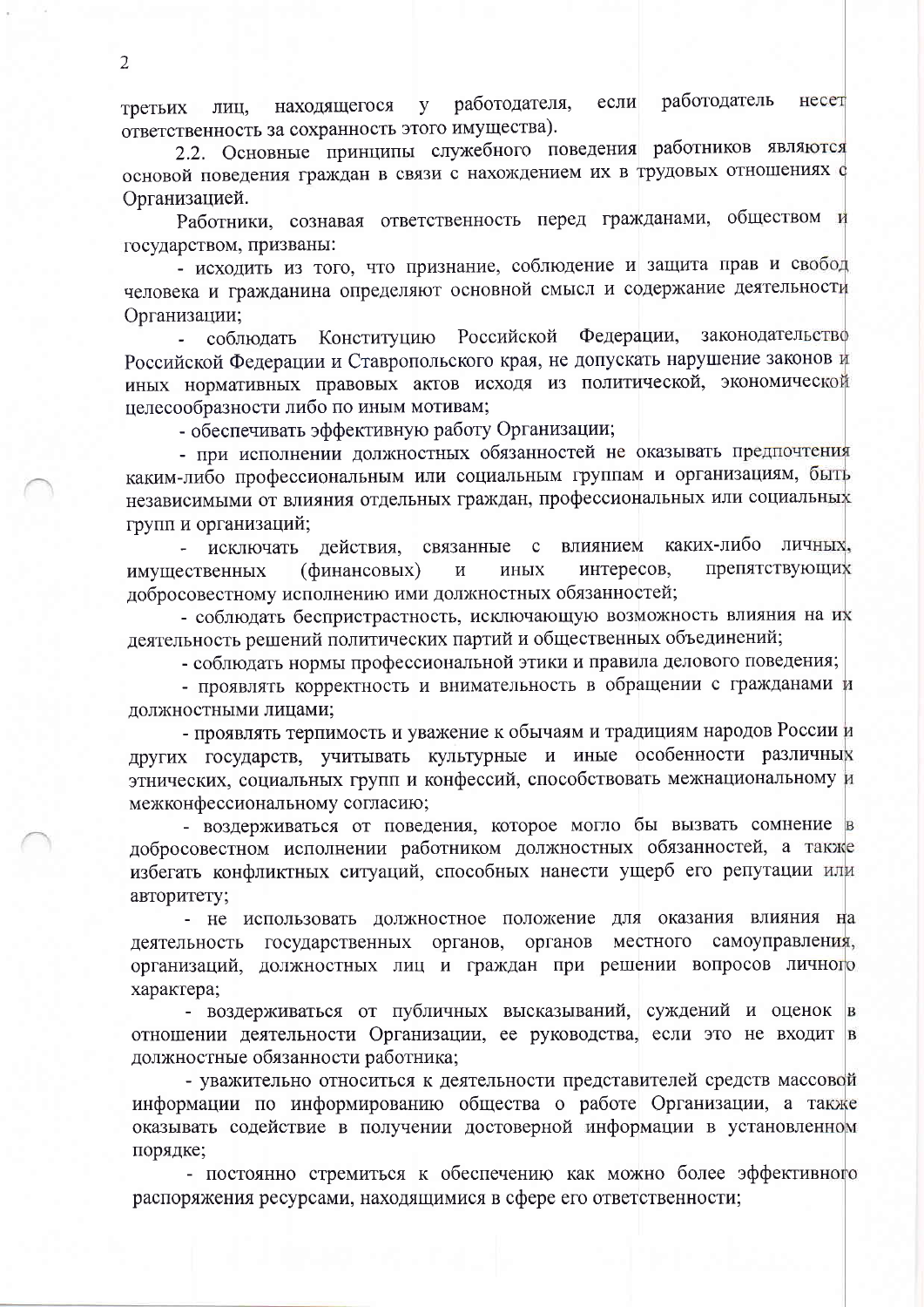- противодействовать проявлениям коррупции и предпринимать меры по ее профилактике в порядке, установленном действующим законодательством;

проявлять при исполнении должностных обязанностей честность, и справедливость, не допускать коррупционно-опасного беспристрастность поведения (поведения, которое может восприниматься окружающими как обещание или предложение дачи взятки, как согласие принять взятку или как просьба о даче взятки либо как возможность совершить иное коррупционное правонарушение).

2.3. В целях противодействия коррупции работнику рекомендуется:

- уведомлять работодателя, правоохранительные органы обо всех случаях обращения к работнику каких-либо лиц в целях склонения к совершению коррупционных правонарушений;

- не получать в связи с исполнением должностных обязанностей вознаграждения от физических и юридических лиц (подарки, денежное вознаграждение, ссуды, услуги материального характера, плату за развлечения, отлых, за пользование транспортом и иные вознаграждения);

- принимать меры по недопущению возникновения конфликта интересов и урегулированию возникших случаев конфликта интересов, не допускать при исполнении должностных обязанностей личную заинтересованность, которая приводит или может привести к конфликту интересов, уведомлять своего непосредственного руководителя о возникшем конфликте интересов или о возможности его возникновения, как только ему станет об этом известно.

2.4. Работник может обрабатывать и передавать служебную информацию при соблюдении действующих в Организации норм и требований, принятых в соответствии с законодательством Российской Федерации.

Работник обязан принимать соответствующие меры по обеспечению безопасности и конфиденциальности информации, за несанкционированное разглашение которой он несет ответственность или (и) которая стала известна ему в связи с исполнением им должностных обязанностей.

организационно-распорядительными  $2.5.$ Работник. наделенный полномочиями по отношению к другим работникам, должен стремиться быть для безупречной репутации, способствовать профессионализма, образцом НИХ формированию в организации либо ее подразделении благоприятного для эффективной работы морально-психологического климата.

Работник, наделенный организационно-распорядительными полномочиями по отношению к другим работникам, призван:

- принимать меры по предупреждению коррупции, а также меры к тому, чтобы подчиненные ему работники не допускали коррупционно опасного поведения, поведением подавать пример честности, своим личным беспристрастности и справедливости;

- не допускать случаев принуждения работников к участию в деятельности политических партий, общественных объединений и религиозных организаций;

- по возможности принимать меры по предотвращению или урегулированию конфликта интересов в случае, если ему стало известно о возникновении у работника личной заинтересованности, которая приводит или может привести к конфликту интересов.

Руководитель Организации обязан представлять сведения о доходах, об имуществе и обязательствах имущественного характера в соответствии с законодательством Российской Федерации.